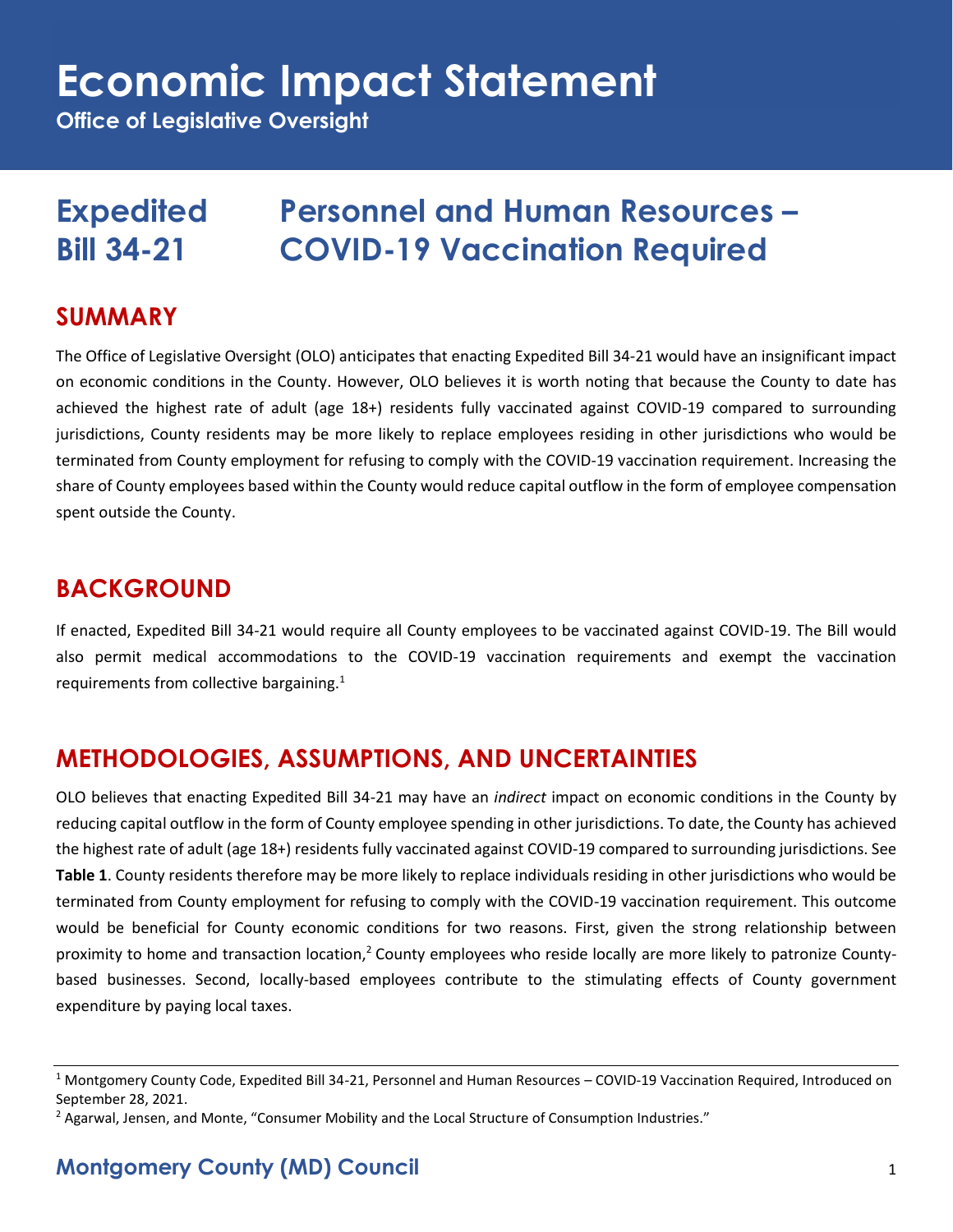# **Economic Impact Statement**

**Office of Legislative Oversight**

| Jurisdiction         | <b>Pct. Fully Vaccinated</b> |
|----------------------|------------------------------|
| Montgomery           | 91%                          |
| Howard               | 88%                          |
| Fairfax              | 81%                          |
| Frederick            | 80%                          |
| Arlington            | 78%                          |
| Loudon               | 76%                          |
| Prince George's      | 74%                          |
| District of Columbia | 68%                          |
| Alexandria           | 64%                          |

**Table 1. Vaccination Rates Among Adults (Age 18+) by Jurisdiction**

Source: Nytimes.com, "[See How Vaccinations Are Going in Your County](https://www.nytimes.com/interactive/2020/us/covid-19-vaccine-doses.html)  [and State](https://www.nytimes.com/interactive/2020/us/covid-19-vaccine-doses.html)," *New York Times*, accessed on October 16, 2021.

OLO does not expect however that enacting Expedited Bill 34-21 would result in a positive economic impact of significant magnitude. The reason being that it is doubtful the number of County residents who would replace non-resident employees terminated for refusing to comply with the vaccination requirement would be sufficiently large for the Bill to significantly reduce capital outflow from the County.

The claims made in subsequent sections are based on the potential for enacting Expedited Bill 34-21 to have a positive, albeit marginal, impact on local economic conditions.

#### **VARIABLES**

The primary variable that would affect the economic impacts of enacting Expedited Bill 34-21 is the following:

• Total employee salaries of County residents who would replace non-resident employees terminated for refusing to comply with the COVID-19 vaccination requirement.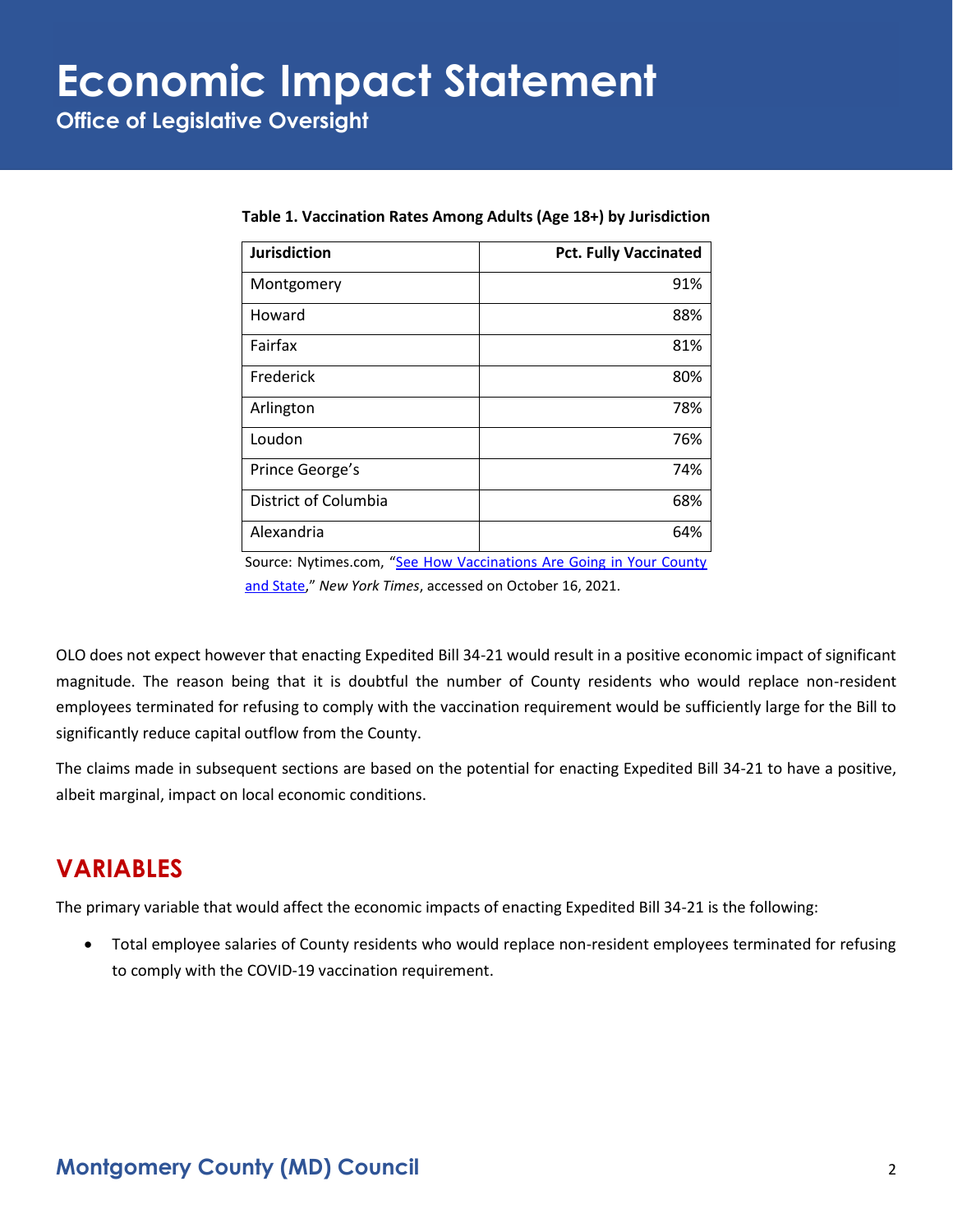**Office of Legislative Oversight**

# **IMPACTS**

**WORKFORCE** ▪ **TAXATION POLICY** ▪ **PROPERTY VALUES** ▪ **INCOMES** ▪ **OPERATING COSTS** ▪ **PRIVATE SECTOR CAPITAL INVESTMENT** ▪ **ECONOMIC DEVELOPMENT** ▪ **COMPETITIVENESS**

#### **Businesses, Non-Profits, Other Private Organizations**

OLO anticipates that enacting Expedited Bill 34-21 would have insignificant impacts on private organizations in the County in terms of the Council's priority indicators.<sup>3</sup> However, OLO notes that some businesses would benefit from the potential increase in the share of County employees who reside locally given their higher likelihood to patronize locally-based businesses.<sup>4</sup>

#### **Residents**

As previously discussed, OLO anticipates that enacting Expedited Bill 34-21 may have indirect economic impacts on a small number of County residents. County residents who may replace non-residents terminated from County employment may experience a net increase in household income. It is also worth noting that any household with a member who would otherwise refuse to take the COVID-19 vaccination without the requirement may experience fewer economic disruptions associated with contracting the disease.

# **DISCUSSION ITEMS**

Not applicable.

<sup>&</sup>lt;sup>3</sup> Montgomery County Code, Sec. 2-81B, Economic Impact Statements.

<sup>4</sup> Agarwal, Jensen, and Monte, "Consumer Mobility and the Local Structure of Consumption Industries."